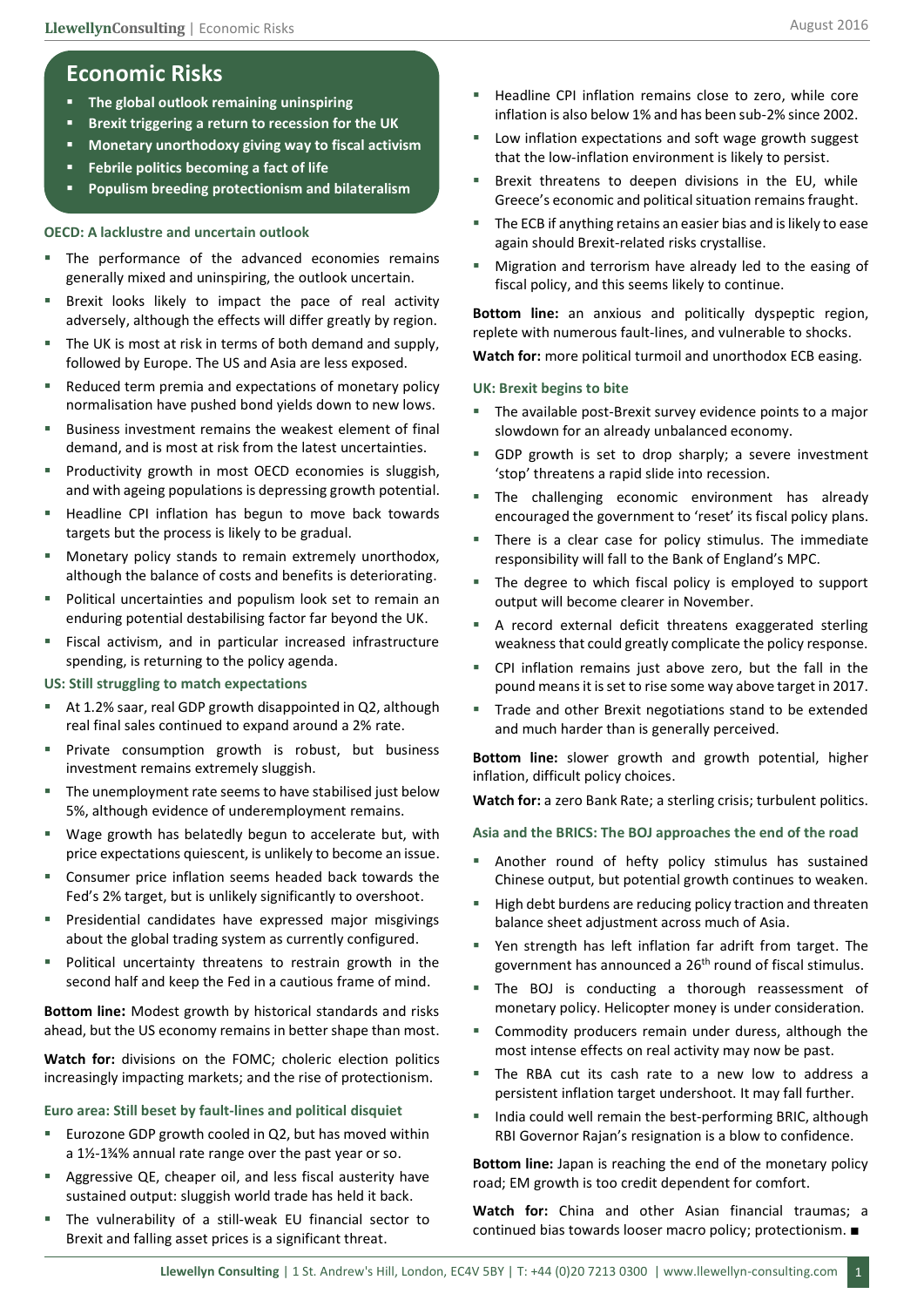## **Charts of the month**





*Source: Macrobond Source: Macrobond*





**Figure 3: OECD headline and core CPI inflation Figure 4: UK domestic value added in gross exports, % of total**



*Source: Macrobond Source: OECD* 

## **Recommended reading**

**IMF, 2016.** *World Economic Outlook, July 19 update.* International Monetary Fund. [link](http://www.imf.org/external/pubs/ft/weo/2016/update/02/pdf/0716.pdf)

**IMF, 2016.** *2016 External Sector Report*. International Monetary Fund. [link](http://www.imf.org/external/np/pp/eng/2016/072716.pdf)

**Delong, B., 2016.** A Brief History of (In)equality. Project Syndicate. [link](https://www.project-syndicate.org/commentary/history-income-distribution-by-j--bradford-delong-2016-07)

**Borio, C. and Zabai. A., 2016.** *Unconventional monetary policies: a re-appraisal*. BIS Working Paper no.570. [link](https://www.bis.org/publ/work570.pdf) **Haldane, A., 2016.** *Whose Recovery?* Bank of England. Text based on a speech in Port Talbot, Wales 30 June 2016[. link](http://www.bankofengland.co.uk/publications/Documents/speeches/2016/speech916.pdf)

**Subbaraman, R. and Loo. M., 2016.** *Asia's Maturing Financial Cycle*. Nomura Global Markets Research.

*#EconomicRisks* An uninspiring global outlook, populism breeding protectionism, and monetary unorthodoxy giving way to fiscal activism.